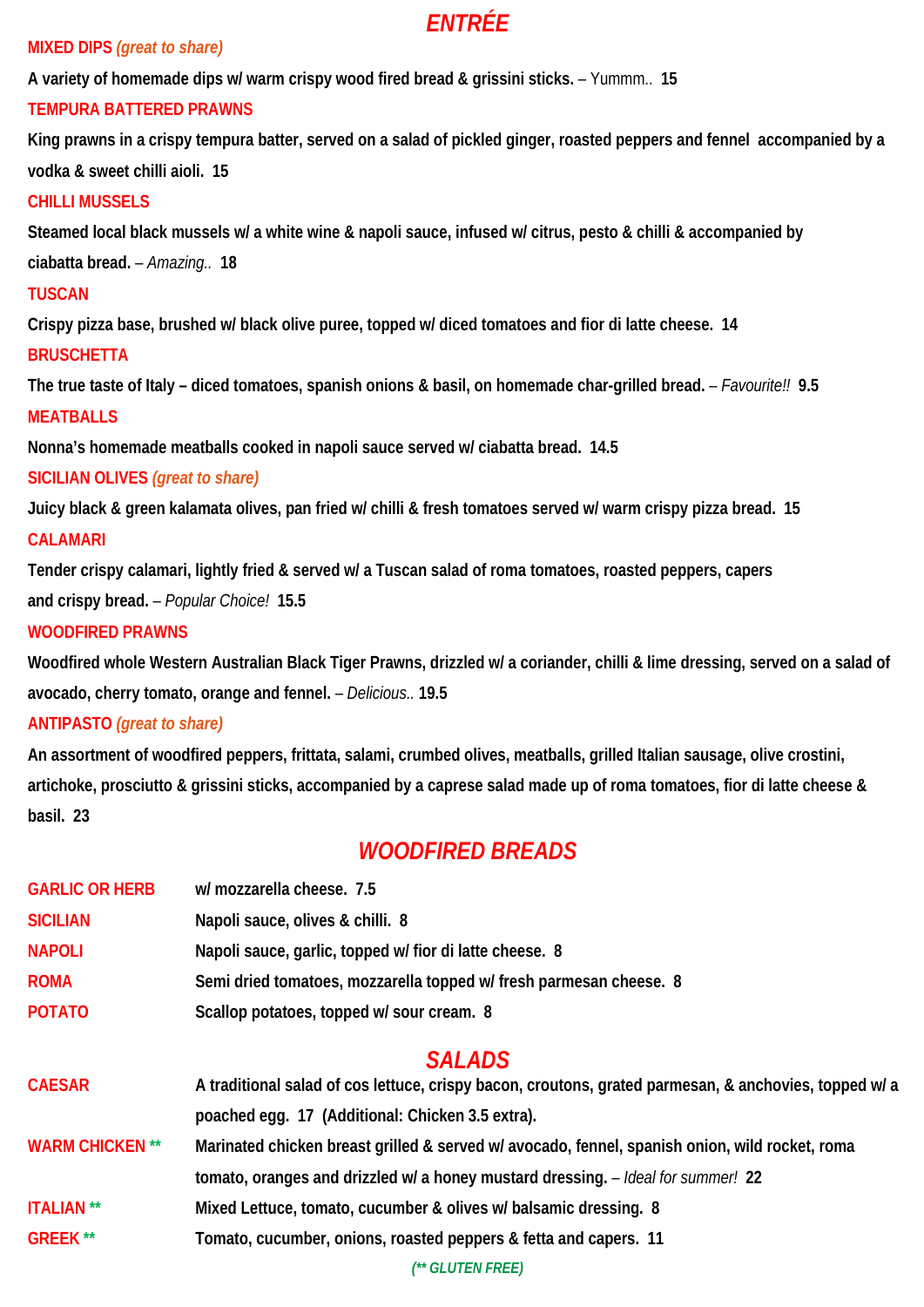#### *PASTA -You may mix and match as you please-Gnocchi, additional \$2-*

#### **PENNE NAPOLI**

**Tomato and basil infused sauce – recipe all the way from Italy. 15** 

#### **TORTELLINI BOLOGNESE**

**Traditional meat based tomato sauce.** *– Made with love!* **16** 

#### **FETTUCINE CARBONARA**

**Bacon, onions, egg, parmesan, spring onion in a cream sauce. 19** 

#### **SPAGHETTI PRIMAVERA**

**Sautéed fresh seasonal vegies w/ a touch of cream and napoli sauce. 19** 

#### **LASAGNA AL FORNO**

**Oven baked meat layered pasta, w/ béchamel sauce and topped w/ mozzarella and parmesan cheeses. 18** 

#### **SPAGHETTI MEATBALLS**

**Nonna's homemade Italian meatballs simmered in napoli sauce.** *– Yummy..* **20** 

#### **PENNE BALSAMIC**

Sweet cherry tomatoes, fresh basil & parmesan, tossed in balsamic, olive oil & butter. *- Summer dish!* 19

#### **FETTUCINE MARINARA**

**Fresh mussels, prawns, scallops and pipi's sautéed w/ garlic and parsley, topped w/ a black tiger prawn served with or without napoli sauce. 24** 

### **SPAGHETTI AGLIO OLIO**

**A tantalising blend of prosciutto, garlic, and chilli, tossed through rocket & olive oil. 19** 

#### **PENNE BELLA**

**Sautéed king prawns w/ pesto, spring onions flamed w/ brandy, & cooked w/ a hint of cream and juicy napoli sauce. 23 FETTUCINE CHICKEN & AVOCADO**

**Tender chicken pieces, pan fried w/ avocado, & cashew nuts tossed in cream & parmesan cheese. 21** 

#### **SPAGHETTI VODKA & SALMON**

**Pan fried capers, smoked salmon, spring onion, flamed w/ vodka, w/ a touch of cream and napoli sauce. 21 PENNE CALABRESE** 

**Mouth watering hot salami, roasted peppers, onions, olives, chilli, & garlic, simmering in napoli sauce. 20** 

### **FETTUCINE FLORENTINE**

**Baby spinach, pine nuts, & mushrooms in a creamy pesto & parmesan sauce. 19** 

#### **SPAGHETTI MUSSELS**

**Steamed local black mussels w/ a white wine & napoli sauce, infused w/ citrus, pesto & chilli.** *– Amazing!* **24** 

# *RISOTTI (\*\* GLUTEN FREE)*

### **PRIMAVERA \*\***

**Pan fried semi-dried tomatoes, pinenuts, wild mushrooms & spinach, tossed w/ a hint of napoli sauce. 20 MARINARA \*\***

**Fresh mussels, prawns, scallops & pipi's w/ garlic & parsley topped with a black tiger prawn and a hint of napoli sauce. 24 POLLO \*\***

**Tender chicken breast w/ green peas & honey glazed sweet potato, tossed w/ a hint of cream & parmesan. 22** 

### **CHILLI PRAWN RISOTTO**

**King prawns flamed w/ sambuca & simmered w/ pesto, chilli & rich creamy sauce.** *– Very popular.* **24** 

### **SICILIAN RISOTTO**

**Italian sausage, smoked bacon, roasted peppers, onions & chilli in a napoli sauce. 22**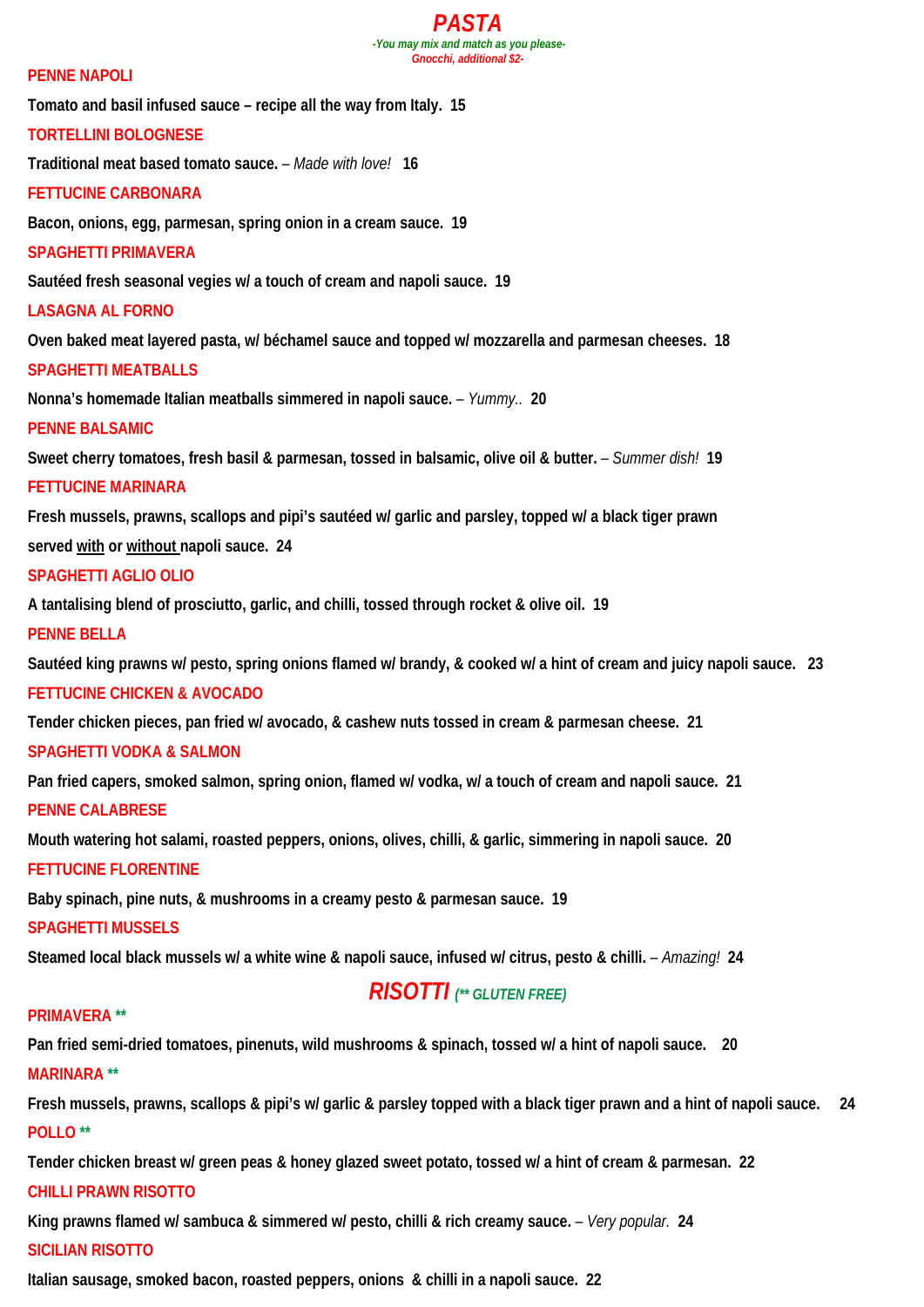### *MAINS (\*\* GLUTEN FREE)*

*Bella is proud to offer you the best in Certified Angus Australian Beef. (Minimum 30 days aged certified beef)* 

 **PORTERHOUSE \*\*** *Wine suggestion –Pepperjack Shiraz* 

**300g tender porterhouse w/ an egg & bacon Portobello mushroom, topped w/ fried onions served w/ crispy beer battered chips.** *– Chef's Recommendation!* **39.5**

**SCOTCH FILLET** *Wine suggestion – Traluna Sangiovese*



**--------------- EYE FILLET** *Wine suggestion – Kangarilla Road Cabernet Sauvignon*

**Tender eye fillet steak wrapped in smoked bacon, topped with a Portobello mushroom, accompanied by creamy scallop** 

**potatoes, partnered w/ canellini beans & minted peas, w/ mushroom sauce on the side. 35**

**CHICKEN PARMIGIANA** *Wine suggestion – Brands Cabernet Merlot* 

**Crumbed tender chicken breast, grilled & topped w/ mozzarella & napoli sauce, served w/ crispy beer-battered chips. 29** 

**POLLO BELLA \*\*** *Wine suggestion – SQL Pinot Noir*

**Juicy chicken breast, stuffed w/ fetta and semi-dried tomatoes, coated w/ a parmesan crust, topped w/ napoli sauce, resting on rocket & crispy potatoes. 33** 

**WOODFIRED RIBS** *Wine suggestion – Grant Burge Shiraz* 

**Woodfired American style pork ribs, marinated in a secret BBQ sauce, served w/ beer - battered chips.** *– Popular..* **34**

# *SEAFOOD*

### **SEAFOOD PLATTER** *(to share) Wine suggestion – MOMO Sauvignon Blanc*

**Whole Black Tiger Prawns & King Prawns, fresh scallops, mussels & pipi's, steamed in a white wine & napoli sauce, resting on saffron rice, accompanied by a side of lightly fried calamari, skewered prawns, tempura prawns & chips.** *– Amazing!!* **70 CALAMARI** *Wine suggestion – Moscato Sparkling*

**Fresh calamari lightly fried & served w/ beer battered chips & home made tartare sauce. 29** 

**SAMBUCA PRAWNS** *Wine suggestion – Astrolabe Sauvignon Blanc*

**King prawns sautéed w/ creamy chilli & pesto sauce flamed in sambuca, served on steamed** 

**saffron rice.** *– Bella favourite...* **30** 

**CORIANDER, CHILLI & LEMON PRAWNS** *Wine suggestion – Catching Thieves Sem. Sauv. Blanc*

**Chilli, coriander & lemon infused King prawns, served w/ a baby spinach, fetta & cherry tomato salad. 30** 

**SEAFOOD GRILL \*\*** *Wine suggestion – Astrolabe Sauvignon Blanc*

**Whole Black Tiger Prawns, calamari, local mussels, pipis and King prawns, topped w/ a beautiful apple cider vinaigrette, served on a sizzling platter.** *– Recommended!!* **38** 

# *SIDES*

**SIDE OF VEGIES \*\* Fresh seasonal vegetables. 6 ITALIAN POTATOES \*\* Rough cut potatoes tossed in garlic & rosemary, served w/ sour cream. 8 BEER BATTERED CHIPS. 6** 

# *Be sure to check out our daily Special's board!!*